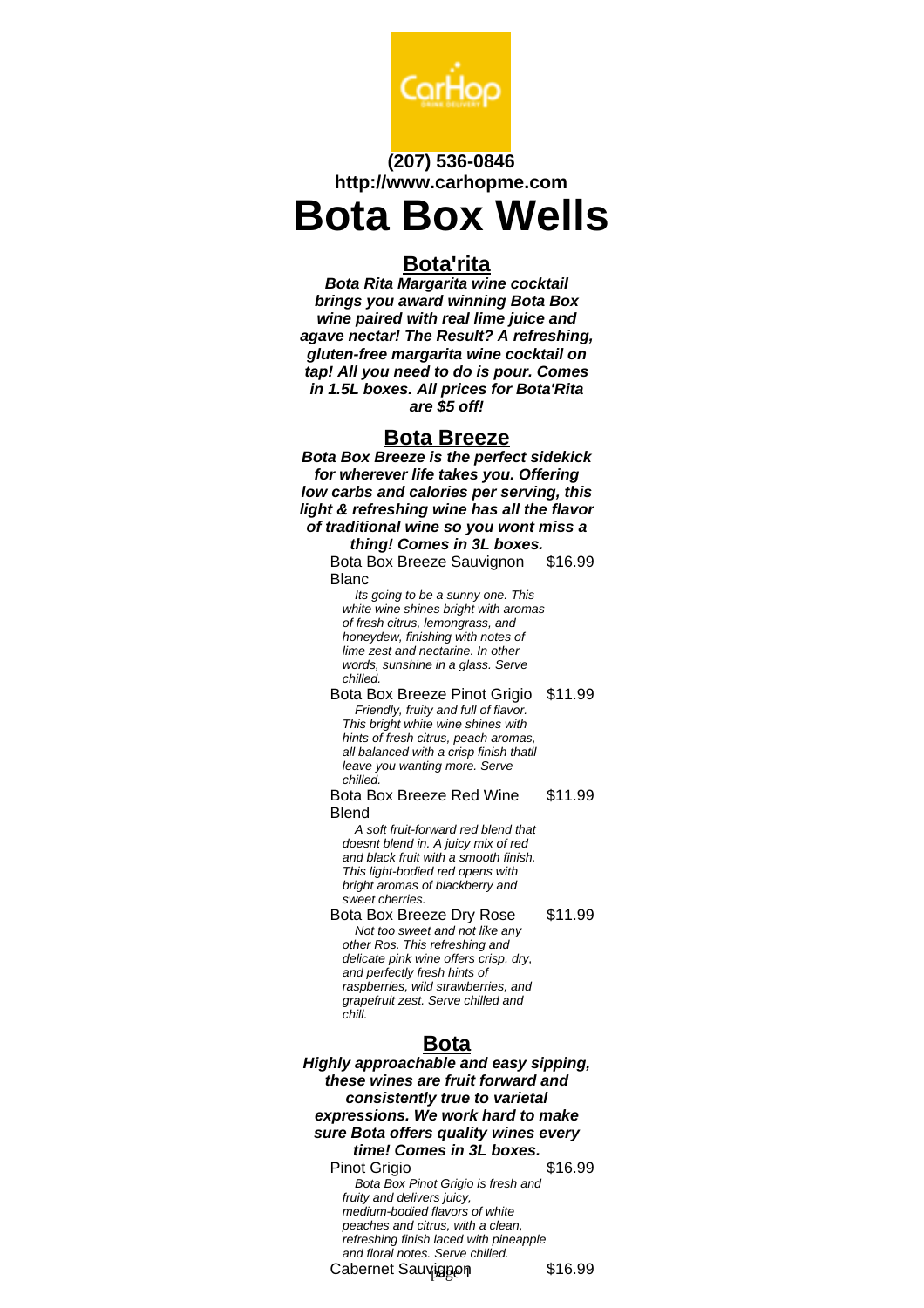Bota Box Cabernet Sauvignon offers rich aromas of black cherry, violet and a hint of black peppercorn. Jammy and dense in structure, this wine is supple and juicy with flavors of blackberry pie, black currant and spice on the finish. Chardonnay \$16.99 Bota Box Chardonnay is bright and balanced, with flavors poised perfectly between crisp and rich. Its aromas evoke citrus zest, honeydew melon and a hint of oak; on the palate its vibrant and silky, with medium-bodied flavors of lemon, Honey Crisp apple and graham cracker, ending with a rich, juicy finish. Serve chilled. RedVolution \$16.99 Bota Box RedVolution is a rich and full-bodied red wine with aromas of spice and blackberry jam flavors. This juicy blend shows red and black fruit, with a finish of nutmeg, cocoa and sweet cherries. Sauvignon Blanc 616.99 Bota Box Sauvignon Blanc speaks to dining al fresco at a backyard bar-b-que or lunch on the golf course. What could be more refreshing than lime zest and lemon grass? With a zip of citrus, melon and a touch of minerality. Dry Rose \$16.99 Bota Box Dry Rose is not sweet. Thats what you get with this Rosa refreshing, delicately pink wine that offers crisp, dry, perfectly ripe flavors of raspberries, wild strawberries and grapefruit zest. Serve it well chilled. Pinot Noir \$16.99 Bota Box Pinot Noir is a gorgeously fruity expression of the romanticized grape. It begins with a sweet bouquet of cherry pie and a hint of savory herbs. It opens to rhubarb, black cherry and clove, followed by a brisk finish. Merlot \$16.99 Bota Box Merlot offers aromas of cherry, blackberry and sweet herbs complemented by flavors of black cherry, ripe plum and hints of spice that extend into a juicy, concentrated finish. Old Vine Zinfandel \$16.99 Bota Box Zinfandel is round and full of vigor, with a nose of black cherry, black pepper and baked plum. Its rustic in its balance of blackberry and toasty sage, leading to a deep and fruit-forward finish. Shiraz \$16.99 Bota Box Shiraz is rich and smooth, loaded with aromas and flavors of warm cherries, vanilla, and spice. The body is bold, with ripe fruit essence, with hints of toasted oak and black pepper spice on the finish. Riesling \$16.99 Bota Box Riesling is the wine to reach for on a warm afternoon, or anytime you are looking for a refreshing sip. Nectarine, melon, honey and floral aromas lead to a medium-bodied palate. A kiss of sweetness rounds out the ripe notes of peaches, pears, and green apples. **Nighthawk**

**Our Nighthawk Black and Nighthawk Gold wines are bolder, richer expressions of top varietals, backed by the renowned quality and eco-friendly packaging of Bota.** page 2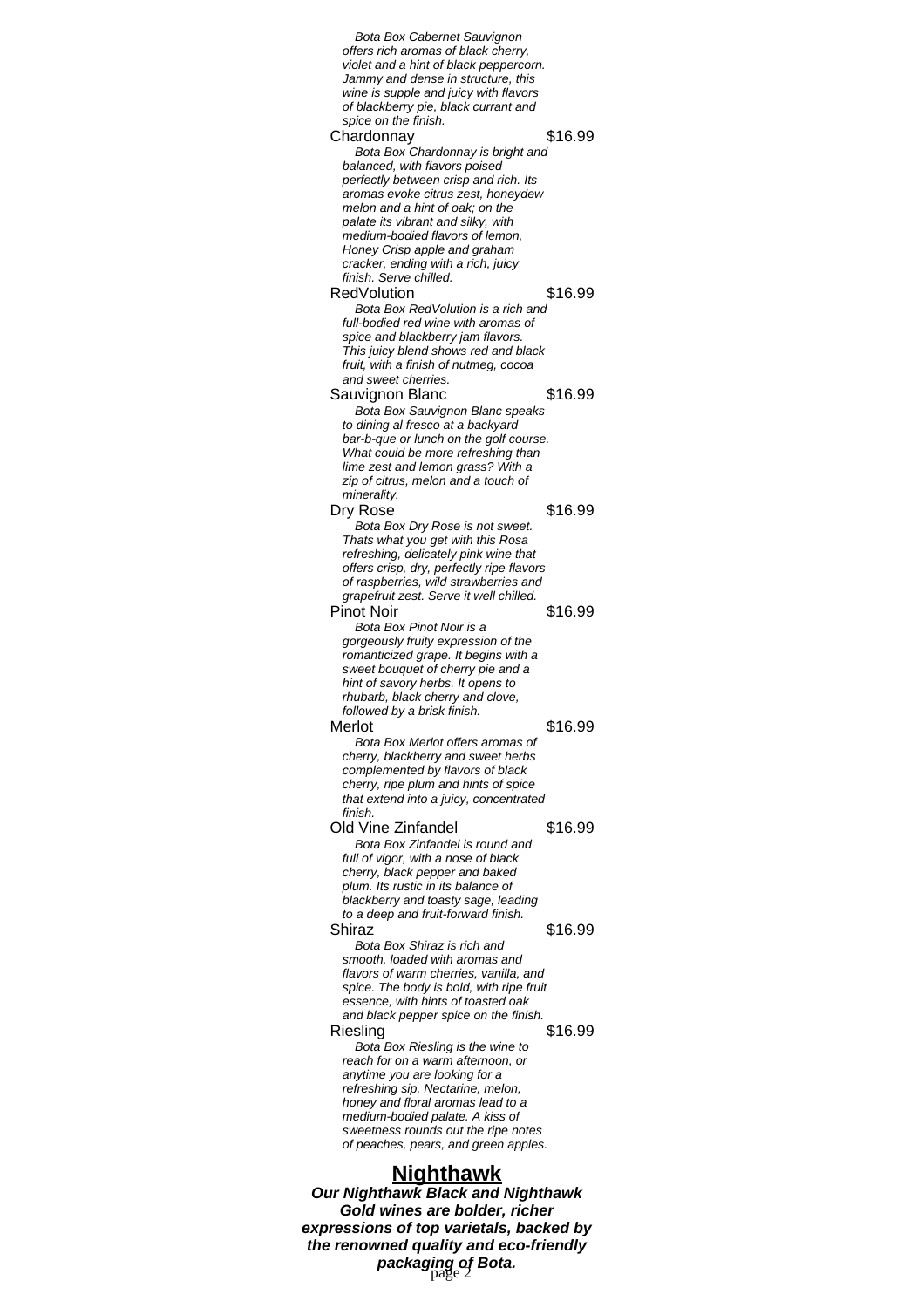Bourbon Barrel Cabernet Sauvignon \$16.99 Nighthawk Black Bourbon Barrel Cabernet Sauvignon is aged in fine bourbon barrels and doubles down on Nighthawks bold, intense essence. Endlessly deep black fruit flavors layer with sweet spice, polished tannins and caramel intrigue for a daring take on Cabernet Sauvignon. Bold Cabernet Sauvignon \$16.99 Nighthawk Black Cabernet Sauvignon channels the hedonistic side of this classic grape variety. A single sip dives into lingering flavors of dark black cherry, blackberry, and cocoa. Velvety tannins and hints of baking spice brings balance to this full-bodied wine. Buttery Chardonnay \$16.99 Nighthawk Gold Buttery Chardonnay is a rich, buttery portrayal of this classic varietal. Layers of toasted oak, butterscotch and honey combined with a creamy texture and color as radiant as the new dawn, create a one-of-a-kind sensory experience. Lush Pinot Noir **\$16.99** Nighthawk Black Lush Pinot Noir channels the bold spirit of the nighthawk, which emerges at dusk to seek its next adventure. Layering luscious flavors of blackberry pie and black cherries with a whiff of toasty oak, this plush, inviting red is a perfect party guest. Rich Red Wine Blend \$16.99 Nighthawk Black Rich Red Wine is dark, bold and fruity with aromas and flavors of blackberry pie and bittersweet chocolate, and a smooth lingering finish. As the campfire dies out, the only sounds you may hear are that of nature, like the Nighthawk, on its nightly hunting adventure. Vibrant Sauvignon Blanc \$16.99 Nighthawk Gold Vibrant Sauvignon Blanc bursts on the palate with the crisp freshness of a dark night breeze, delivering mouthwatering layers of tangy lemon-lime, grapefruit zest and fresh-cut grass.When a hot day yields to the cool of dusk, the nighthawk comes out to hunt. Dark Malbec \$16.99 Nighthawk Black Malbec is bursting with dark fruit with a big, jammy, luscious mouthfeel. Ripe blueberry and blackberry notes lead to a soft, smooth fruit palate, with hints of blueberry pie, cedar, and spice notes on the finish. **Bota Box Cocktails These are only recipes and not items to purchase.** The Bota Spritz

> Ingredients: 4oz Bota Box Sauv Blanc, 4oz La Croix Pamplemousse, 1oz Aperol. Method: Add to a wine glass equal parts Sauvignon Blanc and Grapefruit Seltzer and a heavy splash of Aperol. Add ice cubes (and frozen strawberries, if using), stir twice to combine. Drop in one or two grapefruit slices. Enjoy.

#### Pinot Colada

Ingredients: 3oz Bota Box Pinot Grigio, 1.5oz Coconut Water, 1oz Pineapple Juice, 0.5oz Maple Syrup. Method: Add to a mason jar a half glass of Pinot Grigio, a hearty pour of coconut water, a lighter pour of pineapple juice and a squeeze of